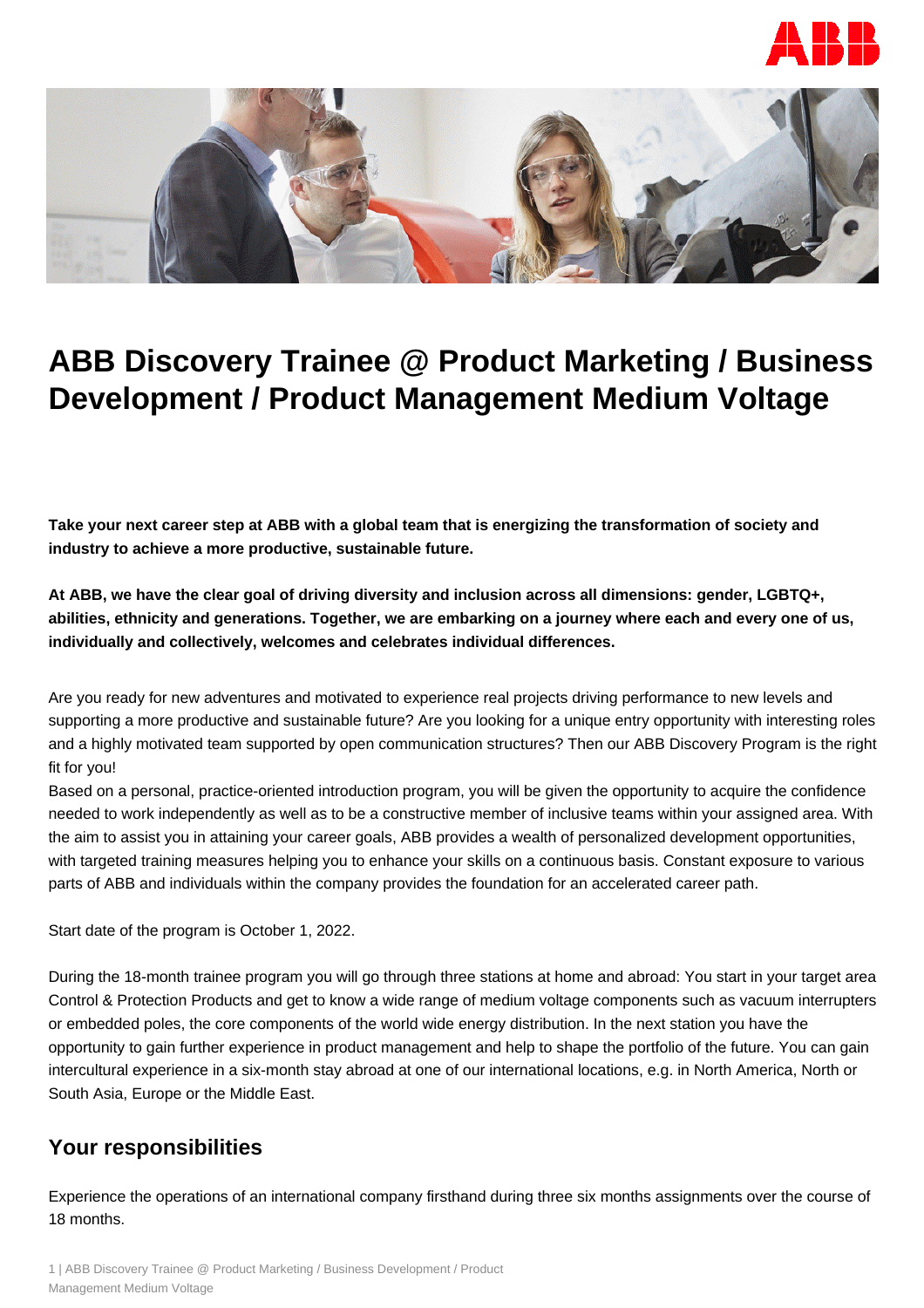Discover your interests and different functions/roles through challenging and impactful assignments where you are fully integrated into the team.

Profit from individually targeted possibilities for training and development, professional mentoring, exposure to executives, and support from the Discovery Program team.

Actively contribute to diverse social events and team activities and use the chance to establish a broad (global) network within ABB.

Develop your strengths with the help of regular feedback on your performance objectives.

Be part of the local and global ABB Discovery trainee community!

Development and use of marketing tools; Product training as well as presentation and promotion of the product portfolio Cooperation with product management in the new and further development of the existing portfolio as well as support in the market launch process for products

# **Your background**

Successfully completed master's degree in electrical engineering or industrial engineering with a focus on energy technology

Ideally internships / working student activities in a sales-related position, such as product marketing, project management, sales or product management

First international experience as part of an internship / semester abroad is an advantage

Clear hands-on mentality with the self-image of tackling and implementing topics

Personally, you are a team player and convince with commitment, communications skills and customer orientation Enjoy working in an international environment as well as intercultural exchange with colleagues

Fluent written and spoken German and English, ideally you have a command of another foreign language, e.g. Spanish Flexibility and mobility on an international level

## **More about us**

We look forward to receiving your application (documents submitted in English are appreciated). If you want to discover more about ABB, take another look at our website www.abb.com.

#### #LI-Hybrid

ABB is able to offer you an interesting role within a highly motivated team, together with open communication structures. On the basis of a personal, practice-oriented induction programme, you will be given the opportunity to acquire the confidence needed to work independently and self-reliantly within your assigned area. Even after the joining phase, ABB offers a wide range of individual career development opportunities and supports you in realising your career goals with targeted training measures. At ABB you will find an attractive working environment in all phases of life - including policies for sabbaticals and home office, the ABB children's vacation camp and taking care of family members.

Interested in joining our team? We are looking forward to receiving your complete application through our online tool.

ABB AG Ihr Ansprechpartner: ABB PersonalDirekt +49 (0) 621 381 3500

ABB Data Privacy Statement: https://new.abb.com/privacy-notice/candidate